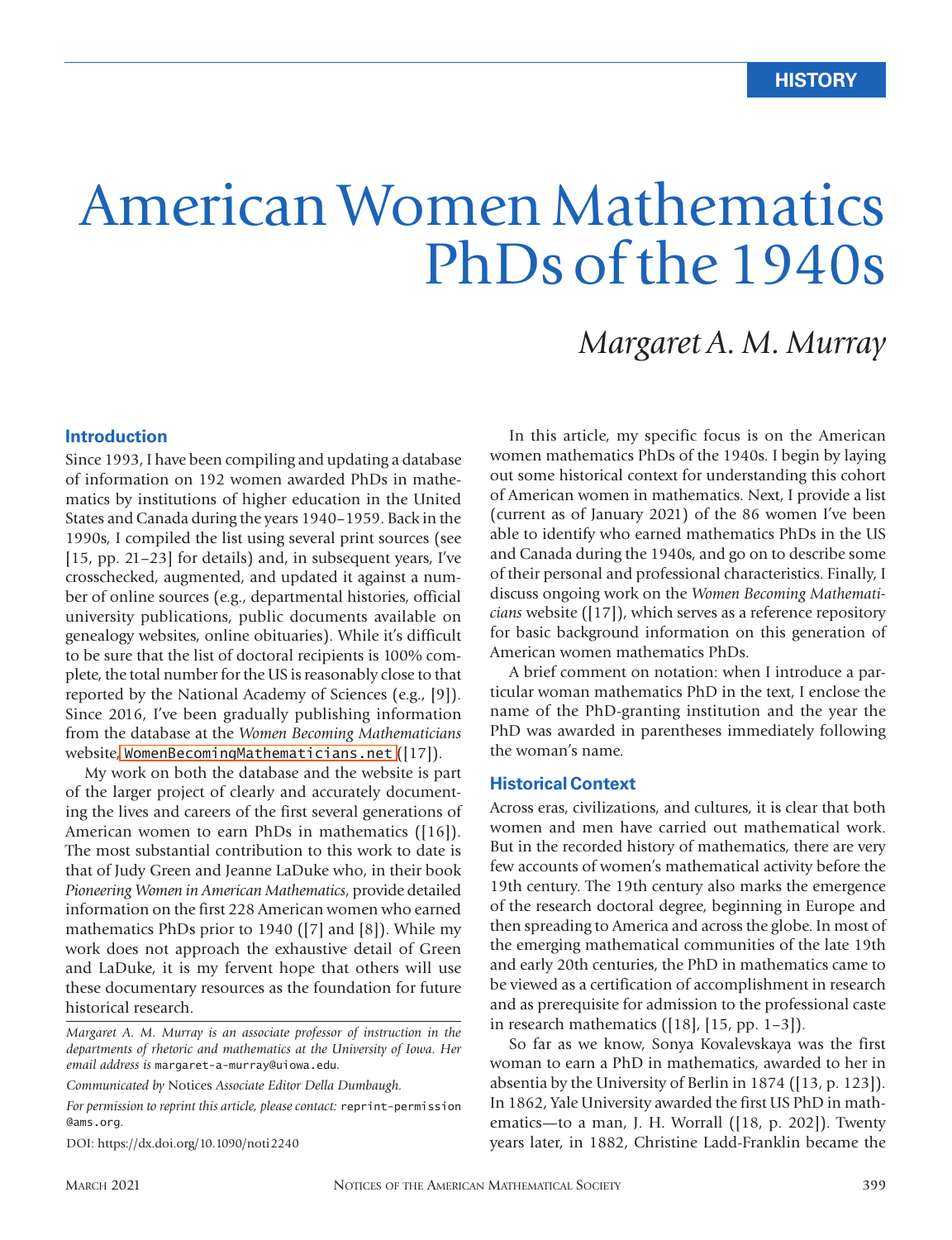first woman to earn a PhD in mathematics from a US institution, Johns Hopkins University—but, famously, Hopkins refused to actually *award* her the degree until 1926 ([7, p. 5]). Thus Columbia University was the first US institution to actually award a PhD in mathematics to a woman, Winifred Edgerton Merrill, in 1886; she was, in fact, the first American woman awarded a PhD in mathematics *anywhere*, and the first woman to be awarded a Columbia degree of any kind ([7, p. 10, pp. 246–247], [11]).

Over the three decades that followed (1890–1919), women earned an increasing share of US PhDs in mathematics, approaching 14% of the total in the decade immediately prior to the ratification of the 19th Amendment to the US Constitution (granting women the right to vote). Over the following two decades (1920–1939), women's share of US mathematics PhDs leveled off but nevertheless remained fairly steady at just over 14% ([15, pp. 4–5]). But during the 1940s, the proportion of US mathematics doctorates earned by women began a precipitous decline; indeed, it was not until the 1980s that the proportion of US mathematics PhDs awarded to women attained and finally surpassed pre-World War II levels ([15, pp. 5–6], [7, pp. 113–115]).

Numerous social and political factors, both internal and external to the mathematical community, help to explain the puzzling decline and slow rebound of American women's participation in doctoral-level mathematics from the 1940s to the 1980s. An account of these factors—including the postwar backlash against women's work outside the home, retrenchment in the American mathematical community, and the resurgence of the women's movement—makes for illuminating and cautionary reading, and gives the lie to the myth that continuous progress is possible for women in STEM ([15], [19], [20], [21]). Because they coincided with these years of tumultuous change in American society, the lives and careers of the women who earned mathematics PhDs in the 1940s (and 1950s) are a fascinating subject of study. And the women PhDs of the 1940s are of particular interest, having launched their careers in the transition between the relatively slow and steady growth in the American mathematical community prior to World War II and the period of explosive growth in that community—and in academia more generally—during the postwar period.

#### **The List**

Tables 1 and 2 below list the 86 American women mathematics PhDs of the 1940s. For each woman, I've provided the year in which her doctorate was awarded, the most complete version of her name that I've been able to identify, her years of birth and death, and the institution from which she earned the PhD. As of January 2021, five of the 86 women are still living; all are over the age of 95. One of these, Domina Eberle Spencer (MIT 1942), received her

doctorate just shy of her 22nd birthday—the youngest degree recipient among the forties women—and has recently celebrated her 100th birthday. Among those who have died, three lived past age 100: Janet McDonald (Chicago 1943) and Sister M. Francis Borgia Stauder SSND (Notre Dame 1947) lived to 101, while Esther Seiden (California/Berkeley 1949) lived to 106. On the whole, this is a long-lived group, with an average lifespan well into the 80s.

A quick scan of the tables reveals several familiar names. Proceeding chronologically through the years 1940–1942, we first encounter Dorothy Maharam Stone (Bryn Mawr 1940)—a student of Anna Johnson Pell Wheeler (Chicago 1910)—well known for her research in measure theory and ergodic theory, with an Erdős number of 2. We also encounter Josephine Margaret Mitchell (Bryn Mawr 1942)—also a student of a well-known woman mathematician, Hilda Geiringer (Vienna 1917)—notable for her research in several complex variables. With her spouse, the mathematician Lowell I. Schoenfeld, Mitchell made a major bequest to the American Mathematical Society ([2]). And finally, we come to Alice Elizabeth Turner Schafer (Chicago 1942), who wrote a dissertation in projective differential geometry under Ernest P. Lane. Schafer held teaching positions at eight different colleges and universities, most notably Connecticut College and Wellesley College. But she is best known for her untiring advocacy on behalf of girls and women in mathematics, and for her indispensable role in establishing the Association for Women in Mathematics (AWM).

Continuing chronologically, we come to Euphemia Lofton Haynes (Catholic 1943), the first African-American woman to earn a PhD in mathematics. She earned her degree under Aubrey F. Landry, who supervised the theses of 28 students at Catholic University, 18 of whom were women ([7, p. 52]). Haynes devoted her career, both before and after the doctorate, to teaching in the public school system of Washington, DC, including several years at what is now the University of the District of Columbia (see [12]). Just 18 years earlier, Elbert Frank Cox had been the first African-American man to earn a mathematics PhD; working under the direction of William Lloyd Garrison Williams, he received his degree from Cornell in 1925 ([22]). Somewhat later in the 1940s, Evelyn Boyd Granville (Yale 1949) became the *second* African-American woman to earn a mathematics PhD. After completing a dissertation in complex analysis with Einar Hille, she went on to a wide-ranging career spanning academia, government, and industry. Shortly thereafter, Marjorie Lee Browne (Michigan 1950) became the *third* African-American woman to earn a mathematics PhD, working with George Rainich. Although Browne's name does not appear in the forties list—her doctorate was awarded in 1950—she had completed all the requirements for the degree by the end of 1949.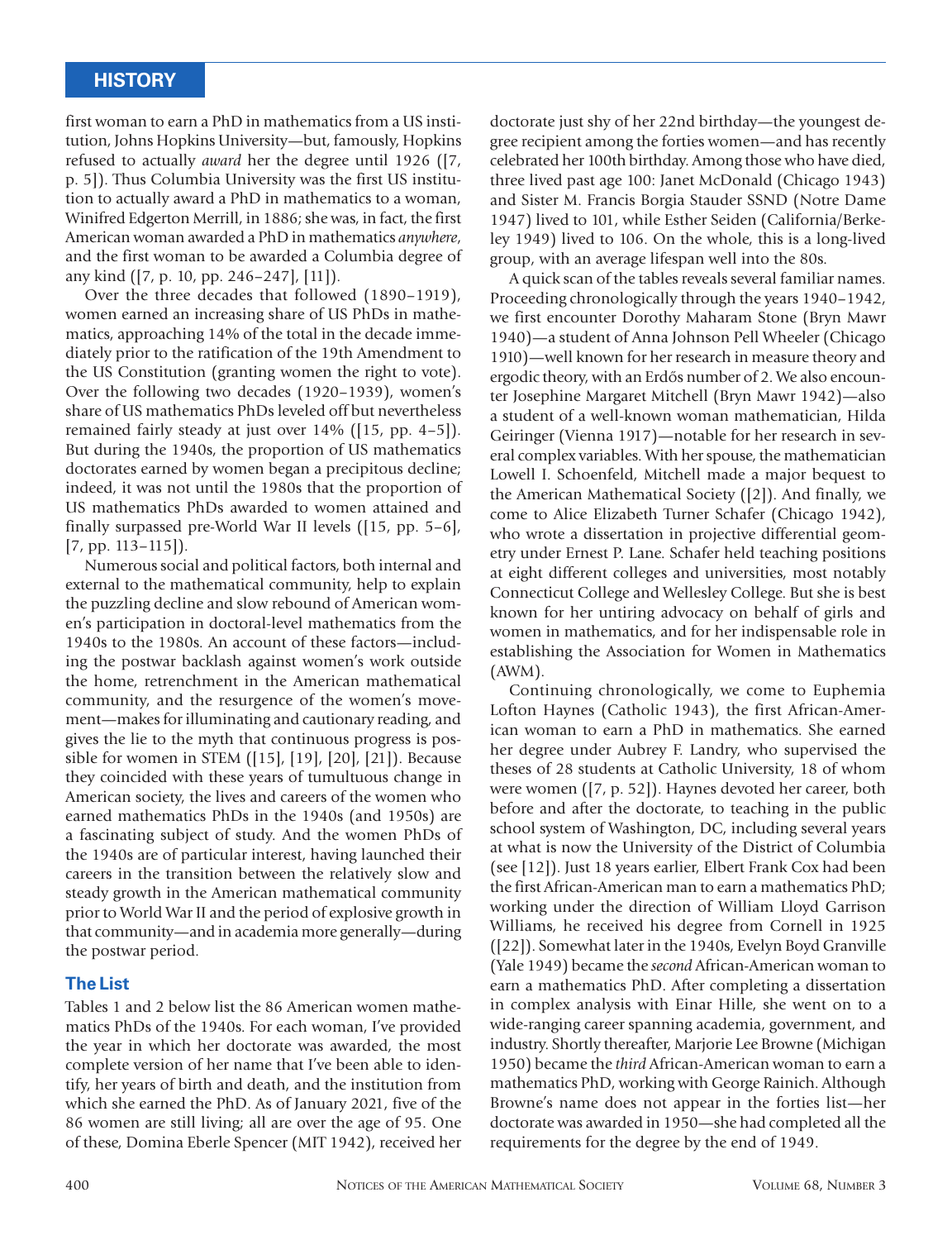Many other names in this list will be familiar to readers of the *Notices*. Mary Patricia Dolciani Halloran (Cornell 1947), known professionally as Mary Dolciani, was a prominent figure in mid-20th century American mathematics education. She earned her PhD in algebra and number theory under Burton W. Jones and went on to a long career at Hunter College. In 1974, Dr. Dolciani made a gift to the MAA to endow the Dolciani Mathematical Expositions series, now published by the AMS ([14]). Another endowment from the Mary P. Dolciani Halloran foundation funds the AMS Mary P. Dolciani Prize for Excellence in Research ([3]).

A doctoral student of the logician Alfred Tarski, Julia Bowman Robinson (California/Berkeley 1948) is well known as the first woman elected to the Mathematics section of the National Academy of Sciences; she earned this honor in 1976 as a result of her work in mathematical logic, specifically the resolution of Hilbert's Tenth Problem. She was also the first woman elected President of the AMS. Jane Smiley Cronin Scanlon (Michigan 1949), a distinguished applied mathematician and student of Erich Rothe, spent much of her career on the faculty at Rutgers and was recently memorialized in the pages of the *Notices* ([1]). And Mary Ellen Rudin (Texas 1949), perhaps the best-known student of R. L. Moore, had a distinguished career in teaching (mainly at the University of Wisconsin), service to the profession, and research in general topology; her Erdős number is  $1$  ([4]).

#### **Group and Individual Characteristics**

While some characteristics of the women PhDs of the 1940s—both as a group and as individuals—emerge from examining the table, others require a deeper dive into the database. I highlight just a few of these characteristics here.

A total of 28 schools are represented among the degree-granting institutions. The top grantor of mathematics PhDs to women in the 1940s was the University of Illinois (9), followed by Catholic University of America (8), the University of Michigan (8), Radcliffe College (7), the University of Chicago (6), the University of California at Berkeley (6), and Cornell University (4). From 1902 to 1962, women could earn PhDs from Radcliffe College, the women's coordinate college of Harvard University, but not from Harvard itself ([10]). In every way but name, however, these were Harvard PhDs, so for each such degree I have designated the degree-granting institution as Harvard/ Radcliffe.

Fifteen of the 1940s PhDs listed are Roman Catholic sisters, more commonly referred to as nuns. (The letters that appear after their names signify the religious orders to which they belong; for example, the Missionary Sisters Servants of the Holy Spirit, also known as *Servae Spiritus Sanctae*, are denoted SSpS). Prior to 1940, a total of 18 Catholic sisters earned mathematics PhDs in the United

States, 17 of whom received the degree during the years 1929–1939, as part of an ongoing effort to "upgrade the level of instruction in Catholic women's colleges" ([7, p. 62]). This effort continued into the 1940s, and helps to explain the continued prominence of Catholic University as a grantor of mathematics PhDs to women during this decade. Because these Catholic sisters were typically already employed on college faculties before beginning graduate study, they earned their doctorates at a somewhat older-than-average age. And, as Green and LaDuke have observed, they generally did not have to seek out employment; their teaching assignments came directly from their religious orders ([7, p. 62]).

The list includes three mathematicians born in Canada. Jeanne Starrett LeCaine Agnew (Harvard/Radcliffe 1941) was born in Port Arthur, Ontario, received bachelor's and master's degrees from Queen's University in Kingston, Ontario, and earned her PhD under the direction of George D. Birkhoff. During the war, she worked for the National Research Council of Canada (NRC); during the postwar years, she enjoyed a decades-long career at Oklahoma State University. Josephine Mitchell, mentioned previously, was born in Edmonton, Alberta, and earned her undergraduate degree at the University of Alberta before coming to Bryn Mawr. Upon receiving the PhD, Mitchell taught at nine different colleges and universities and worked in two private research labs before settling, at last, into a tenured full professorship at SUNY Buffalo. And Kathleen E. Butcher Whitehead (Michigan 1946), born in Shelburne, Ontario, earned her undergraduate degree at Queen's before coming to the US for graduate study, first at Smith College and then at Michigan. She held a succession of faculty positions in New England, culminating in 26 years on the mathematics faculty at Tufts.

The list also includes just one PhD awarded by a Canadian university, that of Muriel Kennett Wales (Toronto 1941). She was born in Belfast but moved to Vancouver while still in infancy; she earned bachelor's and master's degrees at the University of British Columbia. Wales' PhD appears to be both the fourth mathematics PhD awarded to a woman by a Canadian university and the fourth awarded by the University of Toronto—the first having been awarded to Cypra Cecilia Krieger in 1930. Like Jeanne Agnew, Wales worked for the NRC during the war years, first in Toronto and then in Montreal, but she appears to have withdrawn from mathematics after 1949. I'm indebted to Colm Mulcahy, who has a deep professional interest in the biographies of Irish mathematicians, for his assistance in tracking down the details of Wales' life and work.

A large majority of the women who earned a mathematics PhD from US institutions in the 1940s enjoyed long careers in education, mainly at the postsecondary level. There were, however, some noteworthy exceptions. A few taught extensively at the secondary level, including Euphemia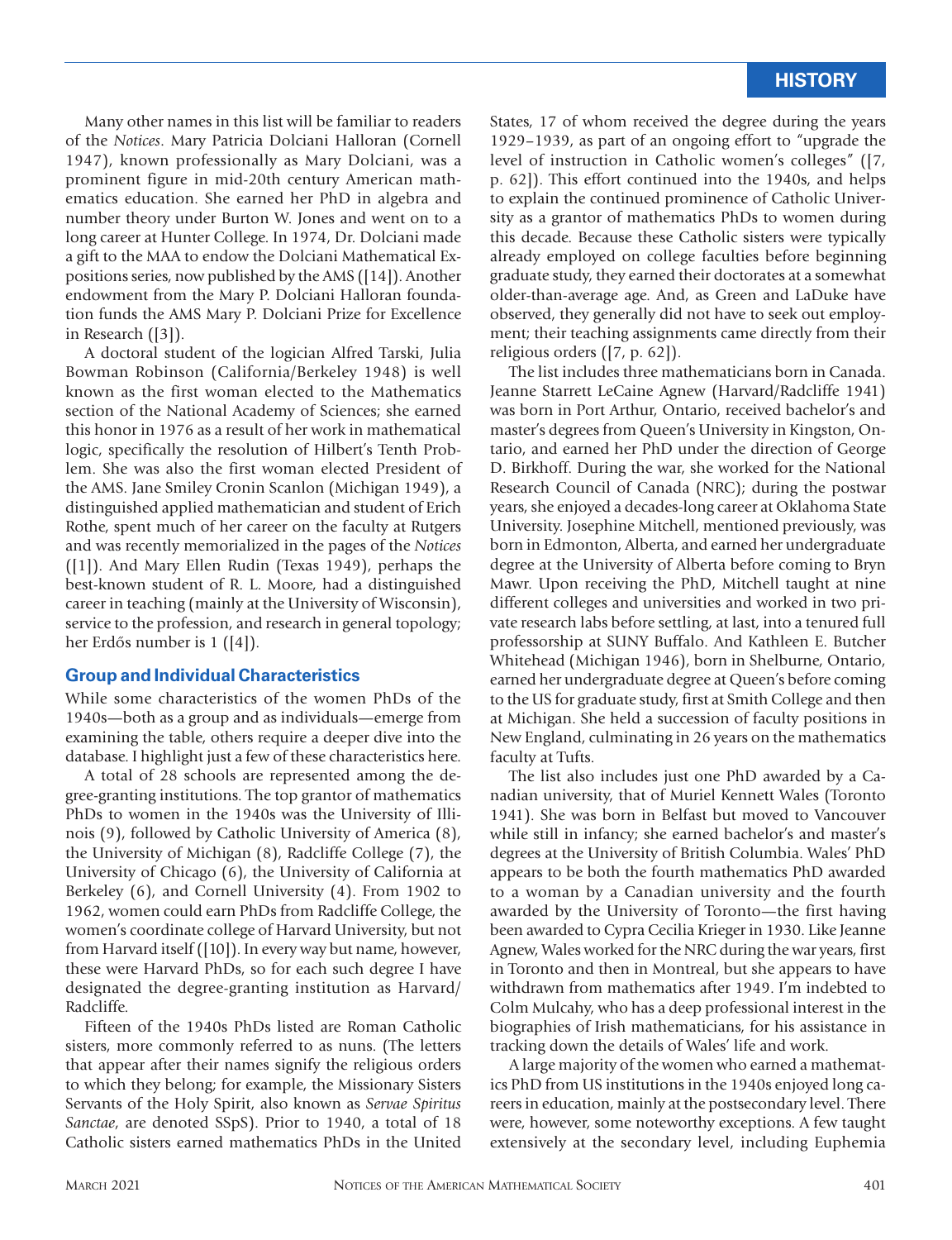Lofton Haynes, Sister Ingonda Maria von Mezynski SSpS (Marquette 1944), who taught secondary school in both the US and in Germany, and Margaret Ellen Stump Matchett (Indiana 1946), a student of Emil Artin, who taught at the University of Chicago Laboratory School ([6]).

Some individuals devoted much of their careers to academic administration, most notably Jean Brosius Walton (Pennsylvania 1948), who wrote her dissertation in number theory with Hans Rademacher after serving as an assistant dean at Swarthmore. Upon graduation, Walton faced a choice: should she return to administration, or pursue a career in mathematics teaching and research? Ultimately, she chose administration, serving as dean of women, and later dean of students, at Pomona College ([15, p. 198]). In addition, some of the Catholic sisters were called upon to serve as administrators of the colleges that employed them, continuing a pattern observed by Green and LaDuke among the PhDs of the 1930s ([7, p. 63]). For example, Sister Rose Gertrude Calloway CSJ (Catholic 1948) served as dean of residential students, academic dean, and president of Mt. St. Mary's College in California.

In a deviation from the pattern of pre-1940 PhDs, some of the 1940s women worked, at least for a time, entirely outside of teaching. Mary Dean Clement (Chicago 1941), a student of E. P. Lane, taught mathematics at Wells College, the University of Miami, Northwestern, and Chicago before joining the staff of the Chicago's Institute for Air Weapons research, where she spent most of the rest of her career. Ruth Eileen O'Donnell Goodman (Pennsylvania 1944)—like Jean Walton a student of Rademacher—began her career teaching at Syracuse, Queens College, and Duquesne before moving on to the Westinghouse Labs. Madeline Mary Johnsen Alexander (Stanford 1946), who wrote a dissertation in probability under George Pólya, taught at Purdue and the University of Delaware before moving to industry, where she worked for North American Rockwell and TRW. Frances Renee Brand Bauer (Brown 1948), a student of the applied mathematician Willy Prager, worked first for the defense contractor Reeves Instrument Corporation and then moved to the research staff at the Courant Institute of NYU. Bauer's career at Courant, where she collaborated with Paul Garabedian, spanned nearly half a century ([5]). And, during the 1950s and early 1960s, finding academia an inhospitable place for Black women, Evelyn Boyd Granville worked for the Army, IBM, and a number of private companies associated with the space program. She ultimately returned to teaching in 1967, first at Cal State Los Angeles, then at Texas College, and finally at the University of Texas at Tyler, from which she definitively retired in 1997.

To varying degrees, many of the forties women PhDs especially those who remained in academia—pursued mathematical research after the doctorate. Among those already mentioned, Domina Spencer, Esther Seiden,

Dorothy Maharam Stone, Josephine Mitchell, Julia Robinson, Jane Cronin Scanlon, Mary Ellen Rudin, and Frances Bauer had extensive research careers. To these could be added the names of Christine S. Williams Ayoub (Yale 1947), Yael Naim Dowker (Harvard/Radcliffe 1948), and more. Still others achieved a satisfying balance between teaching and scholarship that I've described elsewhere using the term *scholar-teacher* [15, p. 44]. Among those for whom this description seems especially apt are Marion Dell Wetzel (Northwestern 1943), Winifred Alice Asprey (Iowa 1945), Grace Elizabeth Bates (Illinois 1946), Mary Dolciani, Margaret Frances Willerding (St. Louis 1947), and Helen Kelsall Nickerson (Harvard/Radcliffe 1949). The individuals named are intended as examples only, and are in no way meant to constitute an exhaustive list.

In general, the lives and careers of these 86 American women PhDs reflect the social, economic, and political transitions of World War II and the postwar period. In my previous work ([15]), I've examined the lives of 17 of them in considerable depth and detail; profiles of many more are scattered throughout the literature and across the web. But in my view, all 86 of them are worthy of much deeper, more careful, and more systematic study.

#### **The** *Women Becoming Mathematicians* **Website**

As of early January 2021, the *Women Becoming Mathematicians* website ([17]) provides very basic biographical information on 86 women PhDs of the 1940s—as well as 106 women PhDs of the 1950s (who are worthy of detailed consideration in their own right). Each woman in the database has her own dedicated page, which currently includes the following basic information: her date and place of birth (and death, if applicable), her undergraduate and graduate institutions and degrees earned, the name of her doctoral adviser, and her place of primary employment. Beginning in spring 2021, I will supplement this with additional information from the database, which currently exists as two Word text files and two sortable Excel spreadsheets. The current plan is to provide each individual's supplementary data as a pdf that can be viewed or downloaded from the webpage. While the data varies from person to person in its level of depth and detail, the sources of the information are all fully documented, and that source documentation will soon be readily available at the site.

I mean for the website to be a (hopefully permanent) repository for information from the database. In addition, I have a host of other documents—paper and electronic; text, image, and audio—which I plan to donate, sometime in the near future, to an appropriate repository. My goal is to make these items as accessible to scholars as possible. Ideally, I'd like these materials to reside among both the physical and the digital collections of the Archives of American Mathematics at the Dolph Briscoe Center for American History of the University of Texas at Austin.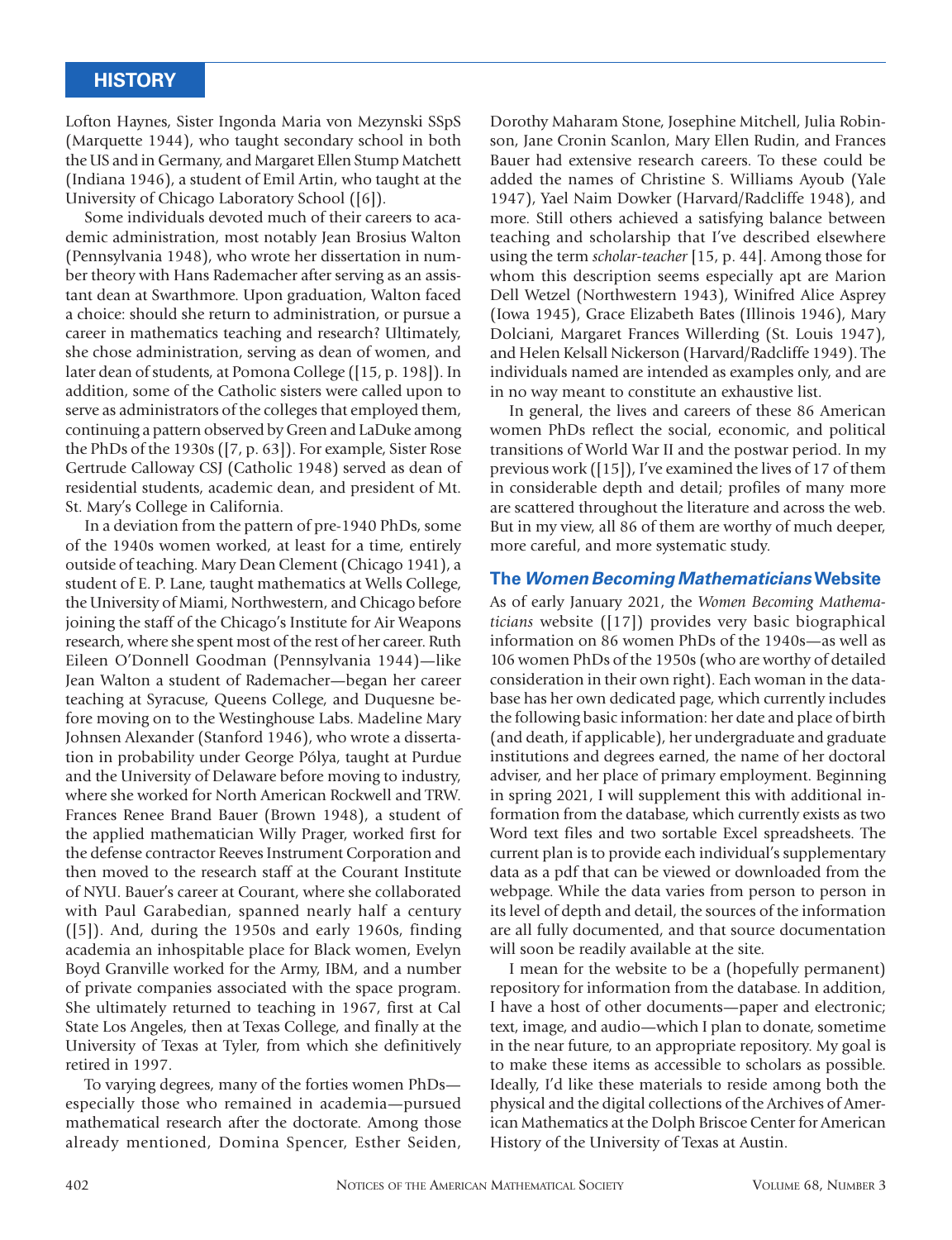Each year in my History of Mathematics classes, I meet a new group of students who know very little about the history of women in mathematics. Ultimately, my goal is to ensure that the history of *American* women in mathematics, at least, is not lost. The website, the database, and the accompanying materials constitute just one small but significant step toward meeting this goal.

#### **References**

- [1] Edward F. Aboufadel, *In memoriam: Jane Smiley Cronin Scanlon*, Notices Amer. Math. Soc. **66** (2019), no. 9, 1448– 1452. [MR3967936](http://www.ams.org/mathscinet-getitem?mr=3967936)
- [2] American Mathematical Society, *Josephine M. Mitchell and Lowell I. Schoenfeld Gardens Dedication,* Notices Amer. Math. Soc. **50** (2003), no. 8, 943.
- [3] American Mathematical Society, *2019 Mary P. Dolciani Prize for Excellence in Research*, Notices Amer. Math. Soc. **66** (2019), no. 4, 599–600.
- [4] Georgia Benkart, Mirna Džamonja, and Judith Roitman (eds.), *Memories of Mary Ellen Rudin*, Notices Amer. Math. Soc. **62** (2015), no. 6, 617–629, DOI [10.1090/noti1254](http://dx.doi.org/10.1090/noti1254). [MR3362445](http://www.ams.org/mathscinet-getitem?mr=3362445)
- [5] Philip Davis and Paul Garabedian, *An interview with Paul Garabedian*, Society for Industrial and Applied Mathematics and Computer History Museum, 2005, [history.siam](http://history.siam.org/pdfs2/Garabedian_final.pdf) [.org/pdfs2/Garabedian\\_final.pdf](http://history.siam.org/pdfs2/Garabedian_final.pdf). Accessed 4 June 2020.
- [6] Della Dumbaugh and Joachim Schwermer, *Käte Hey and Margaret Matchett—two women PhD students of Emil Artin*, Women in mathematics, Assoc. Women Math. Ser., vol. 10, Springer, Cham, 2017, pp. 51–66, DOI [10.1007/978-3-](http://dx.doi.org/10.1007/978-3-319-66694-5_3) [319-66694-5\\_3](http://dx.doi.org/10.1007/978-3-319-66694-5_3). [MR3775372](http://www.ams.org/mathscinet-getitem?mr=3775372)
- [7] Judy Green and Jeanne LaDuke, *Pioneering women in American mathematics: The pre-1940 PhDs*, History of Mathematics, vol. 34, American Mathematical Society, Providence, RI; London Mathematical Society, London, 2009. [MR2464022](http://www.ams.org/mathscinet-getitem?mr=2464022)
- [8] Judy Green and Jeanne LaDuke, *Supplementary material for Pioneering women in American mathematics: The pre-1940 PhDs*, last updated 13 January 2016, [https://](https://www.ams.org/publications/authors/books/postpub/hmath-34-PioneeringWomen.pdf) [www.ams.org/publications/authors/books/postpub](https://www.ams.org/publications/authors/books/postpub/hmath-34-PioneeringWomen.pdf) [/hmath-34-PioneeringWomen.pdf](https://www.ams.org/publications/authors/books/postpub/hmath-34-PioneeringWomen.pdf). Accessed 3 June 2020.
- [9] Lindsey R. Harmon and Herbert Soldz (compilers), *Doctorate production in United States Universities 1920–1962*, National Academy of Sciences/National Research Council, Washington DC, 1963.
- [10] Harvard Graduate School of Arts and Sciences, *History,*  2019, <https://gsas.harvard.edu/about/history>. Accessed 6 June 2020.
- [11] Susan E. Kelly and Sarah A. Rozner, *Winifred Edgerton Merrill: "She opened the door"*, Notices Amer. Math. Soc. **59** (2012), no. 4, 504–521, DOI [10.1090/noti818.](http://dx.doi.org/10.1090/noti818) [MR2951954](http://www.ams.org/mathscinet-getitem?mr=2951954)
- [12] Susan E. Kelly, Carly Shinners, and Katherine Zoroufy, *Euphemia Lofton Haynes: Bringing education closer to the "goal of perfection"*, Notices Amer. Math. Soc. **64** (2017), no. 9, 995–1003, DOI [10.1090/noti1579](http://dx.doi.org/10.1090/noti1579)[. MR3699774](http://www.ams.org/mathscinet-getitem?mr=3699774)
- [13] Ann Hibner Koblitz, *A convergence of lives: Sofia Kovalevskaya: scientist, writer, revolutionary*, 2nd ed., Lives of Women in Science, Rutgers University Press, New Brunswick, NJ, 1993. [MR1317347](http://www.ams.org/mathscinet-getitem?mr=1317347)
- [14] Mathematical Association of America, *Announcement of the Dolciani Mathematical Expositions,* Amer. Math. Monthly **81** (1974), 562–563.
- [15] Margaret A. M. Murray, *Women becoming mathematicians: Creating a professional identity in post-World War II America*, MIT Press, Cambridge, MA, 2000. [MR1778333](http://www.ams.org/mathscinet-getitem?mr=1778333)
- [16] Margaret A. M. Murray, *Toward a documentary history of American women mathematics PhDs: The doctoral classes of 1940–1959*, Women in mathematics, Assoc. Women Math. Ser., vol. 10, Springer, Cham, 2017, pp. 91–101, DOI [10.1007/978-3-319-66694-5\\_5](http://dx.doi.org/10.1007/978-3-319-66694-5_5). [MR3775374](http://www.ams.org/mathscinet-getitem?mr=3775374)
- [17] Margaret A. M. Murray, *Women becoming mathematicians: American women mathematics PhDs 1940–1959,* 2020, [https://womenbecomingmathematicians.net](http://WomenBecomingMathematicians.net).
- [18] R. G. D. Richardson, *The Ph.D. Degree and Mathematical Research*, Amer. Math. Monthly **43** (1936), no. 4, 199–215, DOI [10.2307/2300615.](http://dx.doi.org/10.2307/2300615) [MR1523632](http://www.ams.org/mathscinet-getitem?mr=1523632)
- [19] Margaret W. Rossiter, *Women scientists in America, Volume 1: Struggles and strategies to 1940*, Johns Hopkins University Press, Baltimore, 1982.
- [20] Margaret W. Rossiter, *Women scientists in America, Volume 2: Before affirmative action*, Johns Hopkins University Press, Baltimore, 1995.
- [21] Margaret W. Rossiter, *Women scientists in America, Volume 3: Forging a new world since 1972*, Johns Hopkins University Press, Baltimore, 2013.
- [22] Talitha M. Washington, *Evansville honors the first black Ph.D. in mathematics and his family*, Notices Amer. Math. Soc. **55** (2008), no. 5, 588–589. [MR2404031](http://www.ams.org/mathscinet-getitem?mr=2404031)



Margaret A. M. Murray

#### **Credits**

Author photo is courtesy of Douglas Slauson.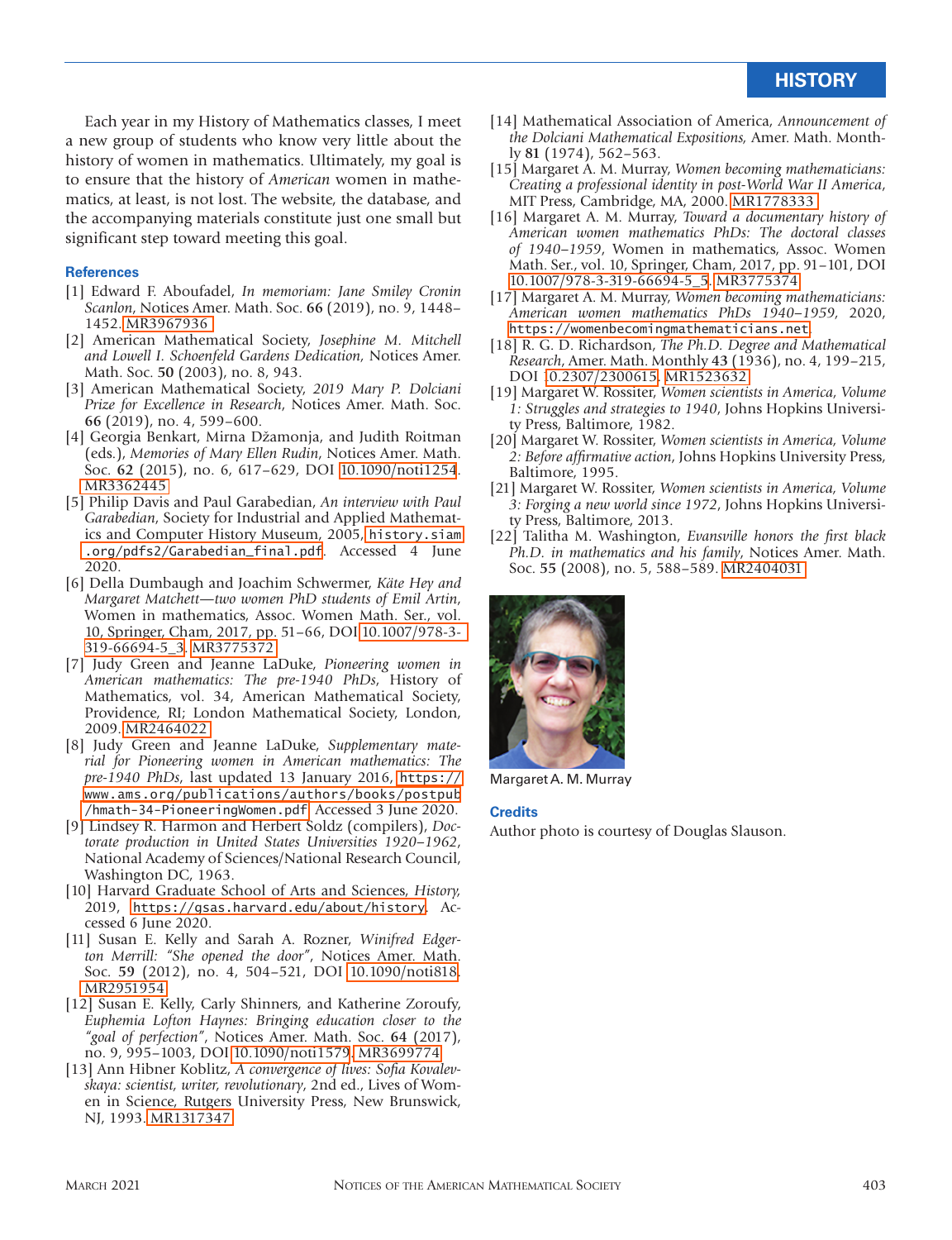| Year | Name                                                 | PhD-granting institution |  |
|------|------------------------------------------------------|--------------------------|--|
| 1940 | Sister Elisabeth Frisch OSB (1901-1993)              | Catholic                 |  |
| (5)  | Katharine Elizabeth Hazard (1915-1992)               | Chicago                  |  |
|      | Dorothy Maharam Stone (1917-2014)                    | Bryn Mawr                |  |
|      | Edith Ruth Schneckenburger (1908-1990)               | Michigan                 |  |
|      | (Orla) Virginia Wood Wakerling (1915-1997)           | California/Berkeley      |  |
| 1941 | Jeanne Starrett LeCaine Agnew (1917-2000)            | Harvard/Radcliffe        |  |
| (11) | Elizabeth Sherman Arnold (1915-1992)                 | California/Berkeley      |  |
|      | Ethel Beatrice Callahan (1890-1983)                  | Columbia                 |  |
|      | Mary Dean Clement (1914-2005)                        | Chicago                  |  |
|      | (Jessie) Esther Comegys (1898-1990)                  | Harvard/Radcliffe        |  |
|      | Margaret Mary Hansman (1911-2001)                    | Illinois                 |  |
|      | Harlan Cross Miller (1896-1981)                      | <b>Texas</b>             |  |
|      | Sister Mary Jeannette Obrist OSB (1901-1985)         | Catholic                 |  |
|      | Lois Kiefer Pedigo (1915-2009)                       | Illinois                 |  |
|      | Muriel Kennett Wales (1913-2009)                     | Toronto                  |  |
|      | Rhoda Manning Wood (1912-2006)                       | Stanford                 |  |
| 1942 | Claire B. Fischer Adler (1895-1990)                  | <b>NYU</b>               |  |
| (9)  | Sister St. Augustine Ball SSMN (1909-2004)           | Catholic                 |  |
|      | Aughtum Luciel Smith Howard (1906-1994)              | Kentucky                 |  |
|      | Josephine Margaret Mitchell (1912-2000)              | Bryn Mawr                |  |
|      | Anne Frances O'Neill (1915-2003)                     | Harvard/Radcliffe        |  |
|      | Sister Mary de Pazzi Rochford OSF (1897-1984)        | Notre Dame               |  |
|      | Alice Elizabeth Turner Schafer (1915-2009)           | Chicago                  |  |
|      | Mary Elizabeth Ladue Solari (1914-1986)              | Columbia                 |  |
|      | Domina Eberle Spencer (1920-)                        | <b>MIT</b>               |  |
| 1943 | Anne Louise Lewis Anderson (1919-2010)               | Chicago                  |  |
| (8)  | Helen Pearl Beard (1915-2004)                        | MIT                      |  |
|      | Janie Campbell Lapsley Bell (1913-2010)              | Illinois                 |  |
|      | Angeline Jane Brandt (1906-1968)                     | Michigan                 |  |
|      | (Martha) Euphemia Lofton Haynes (1890-1980)          | Catholic                 |  |
|      | Janet McDonald (1905-2006)                           | Chicago                  |  |
|      | Sister Mary Philip Steele OP (1905-1979)             | Catholic                 |  |
|      | Marion Dell Wetzel (1919-2012)                       | Northwestern             |  |
| 1944 | Ruth Eileen O'Donnell Goodman (1917-2005)            | Pennsylvania             |  |
| (9)  | Ida Roettinger Kaplan (1913-2005)                    | Michigan                 |  |
|      | Jennie Pasternak Kormes (1899-1992)                  | <b>NYU</b>               |  |
|      | Margaret Pearl Martin (1915-2012)                    | Minnesota                |  |
|      | Sister Joanne (Ethel Cecilia) Muggli OSB (1908-1987) | Washington (Seattle)     |  |
|      | Mary Kent Peabody (1917-1991)                        | Yale                     |  |
|      | Ella Carolyn Marth Snader (1909-1978)                | St. Louis                |  |
|      | Sister Ingonda Maria von Mezynski SSpS (1911-2009)   | Marquette                |  |
|      | Sister Mary Claudia Zeller OSF (1910-1991)           | Michigan                 |  |

**Table 1.** Women Mathematics PhDs from US & Canadian institutions, 1940–1944